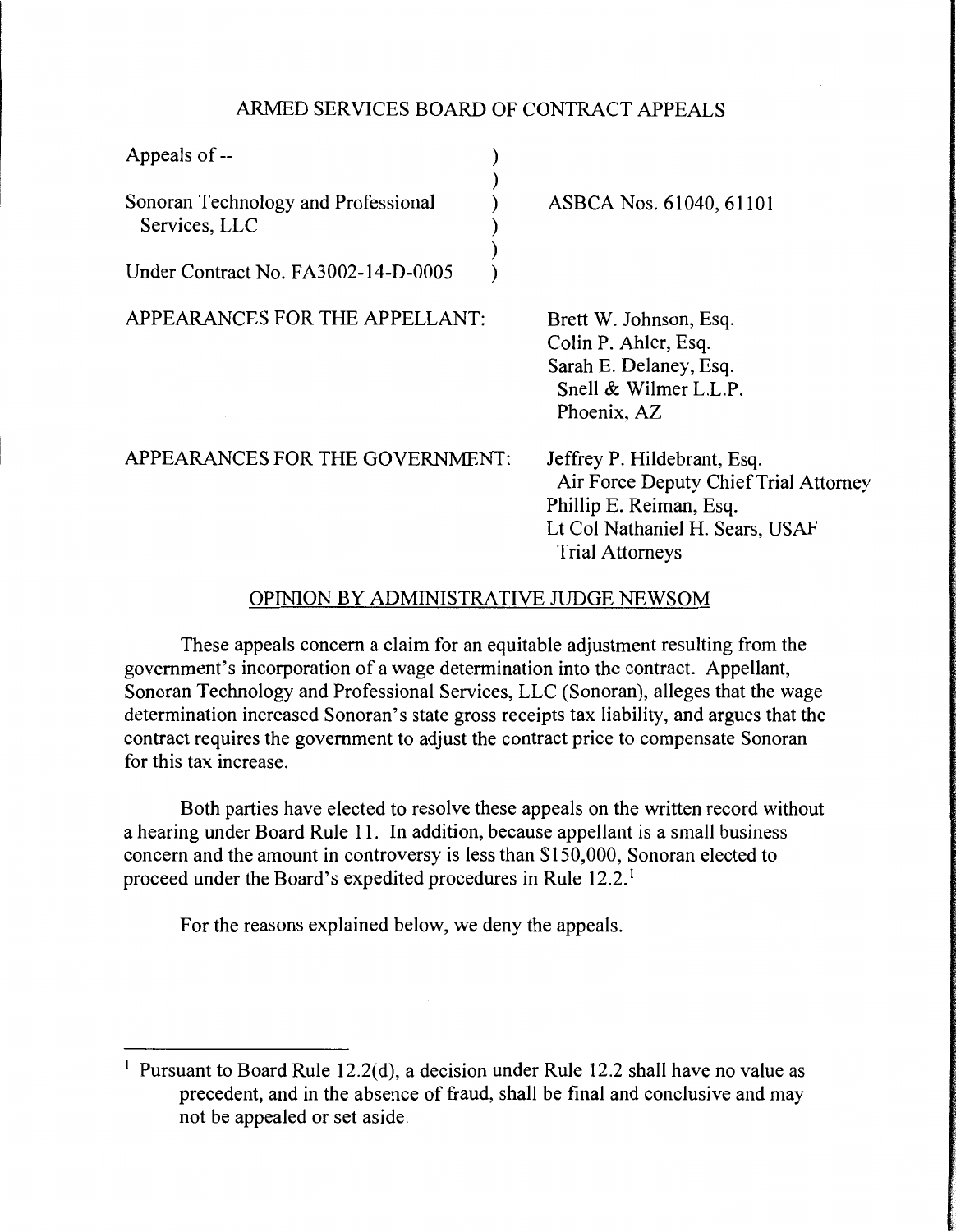## SUMMARY FINDINGS OF FACT

1. On 24 April 2014, the Air Force awarded Contract No. FA3002-14-D-0005 to Sonoran. The contract called for Sonoran to provide training and related services to F-16 air crews operating out of Luke Air Force Base (AFB), located in Arizona, and out of Holloman AFB, located in New Mexico. The contract services were to be performed under firm-fixed-price contract line item numbers (CLINs), although the contract included a few cost-reimbursement CLINs to pay for travel and supplies. The base contract included one 11-month period of performance followed by 4 option years. (R4, tab 2 at 2-42) The quantities were indefinite *(id.* at 62). The total estimated contract value at the time of award was \$5 ,942,640 .10 *(id.* at 1 ).

2. The solicitation that led to this contract award attached a Service Contract Act wage determination (SCA WD) and a Collective Bargaining Agreement (CBA). Section L.3.3.2.4 required that offerors provide a statement acknowledging, among other things, that "the prices proposed for labor covered by the SCA WD and CBA were formulated using the minimum wage and benefit rates specified in the document as required for covered contractor personnel"; and that "the wage and benefit rates specified in the SCA WD and CBA are not escalated beyond the basic period of performance." (Supp. R4, tab 26 at 95, tab 27, questions 95, 100, 109)

3. The contract incorporated, among other Federal Acquisition Regulation (FAR) clauses: FAR 52.222-41, SERVICE CONTRACT ACT OF 1965 (Nov 2007); FAR 52.222-43, FAIR LABOR STANDARDS ACT AND SERVICE CONTRACT ACT- PRICE ADJUSTMENT (MULTIPLE YEAR AND OPTION CONTRACTS) (SEP 2009); FAR 52.229-3, FEDERAL, STATE, AND LOCAL TAXES (FEB 2013); and FAR 52.243-1, CHANGES-FIXED-PRICE (AUG 1987), ALTERNATE I (APR 1984) (R4, tab 2 at 58-59).

4. Of these clauses, three are particularly relevant to this dispute. First, FAR 52.222-41, SERVICE CONTRACT ACT OF 1965 (Nov 2007), provides in relevant part:

> ( c) *Compensation.* (1) Each service employee employed in the performance of this contract by the Contractor or any subcontractor shall be paid not less than the minimum monetary wages and shall be furnished fringe benefits in accordance with the wages and fringe benefits determined by the Secretary of Labor, or authorized representative, as specified in any wage determination attached to this contract.

5. Second, FAR 52.222-43, FAIR LABOR STANDARDS ACT AND SERVICE CONTRACT ACT- PRICE ADJUSTMENT (MULTIPLE YEAR AND OPTION CONTRACTS) (SEP 2009) (SCA Price Adjustment Clause), provides in relevant part: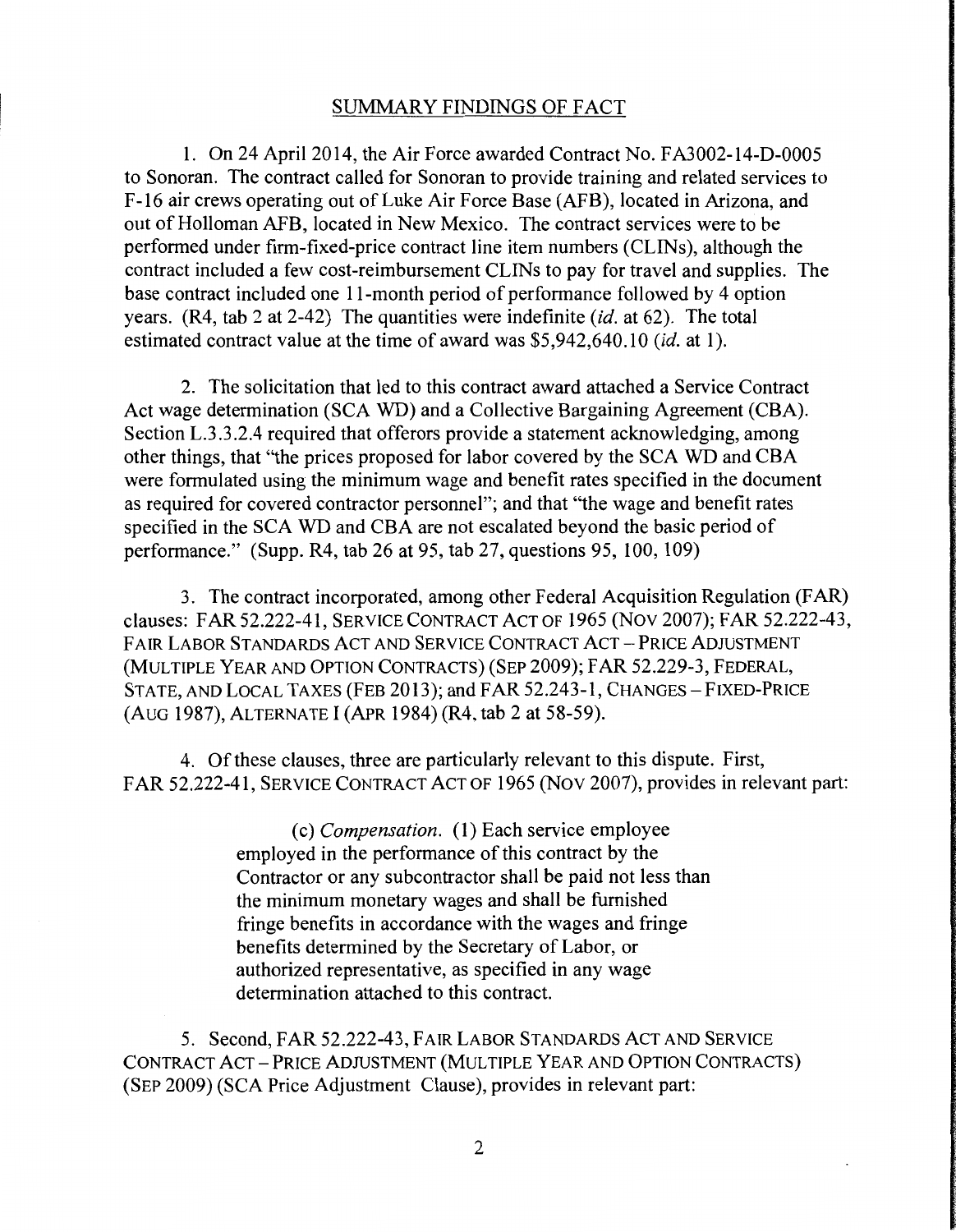(a) This clause applies to both contracts subject to area prevailing wage determinations and contracts subject to collective bargaining agreements.

....

( c) The wage determination, issued under the Service Contract Act of 1965, as amended, (41 U.S.C. 351, *et seq.),* by the Administrator, Wage and Hour Division, Employment Standards Administration, U.S. Department of Labor, current on the anniversary date of a multiple year contract or the beginning of each renewal option period, shall apply to this contract....

(d) The contract price, contract unit price labor rates, or fixed hourly labor rates will be adjusted to reflect the Contractor's actual increase or decrease in applicable wages and fringe benefits to the extent that the increase is made to comply with or the decrease is voluntarily made by the Contractor as a result of:

(I) The Department of Labor wage determination applicable on the anniversary date of the multiple year contract, or at the beginning of the renewal option period....

. . . .

( e) Any adjustment will be limited to increases or decreases in wages and fringe benefits as described in paragraph (d) of this clause, and the accompanying increases or decreases in social security and unemployment taxes and workers'compensation insurance, but shall not otherwise include any amount for general and administrative costs, overhead, or profit.

6. Third, the contract incorporated the Changes clause at FAR 52.243-1, CHANGES - FIXED-PRICE (AUG 1987), ALTERNATE I (APR 1984). This clause provides in relevant part:

> (a) The Contracting Officer may at any time, by written order, and without notice to the sureties, if any,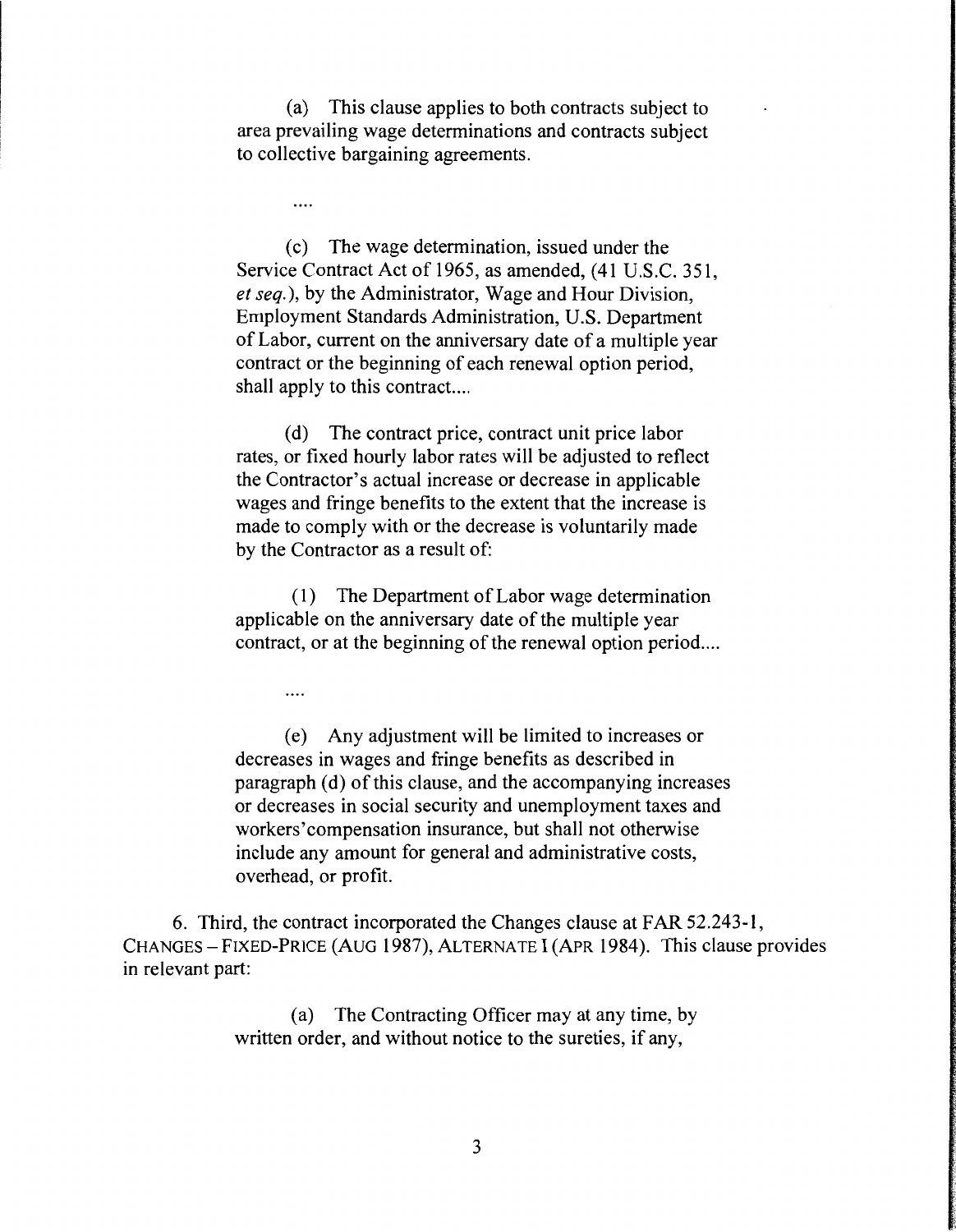make changes within the general scope of this contract in any one or more of the following:

( 1) Drawings, designs, or specifications when the supplies to be furnished are to be specially manufactured for the Government in accordance with the drawings, designs, or specifications.

- (2) Method of shipment or packing.
- (3) Place of delivery.

(b) If any such change causes an increase or decrease in the cost of, or the time required for, performance of any part of the work under this contract, whether or not changed by the order, the Contracting Officer shall make an equitable adjustment in the contract price, the delivery schedule, or both, and shall modify the contract.

....

*Alternate I* (APR 1984). If the requirement is for services, other than architect-engineer or other professional services, and no supplies are to be furnished, substitute the following paragraph (a) for paragraph (a) of the basic clause:

(a) The Contracting Officer may at any time, by written order, and without notice to the sureties, if any, make changes within the general scope of this contract in any one or more of the following:

( 1) Description of services to be performed.

(2) Time of performance (i.e., hours of the day, days of the week, etc.).

(3) Place of performance of the services.

7. On 18 March 2015, Sonoran entered into a CBA with the International Association of Machinists and Aerospace Workers, AFL-CIO, and two local lodges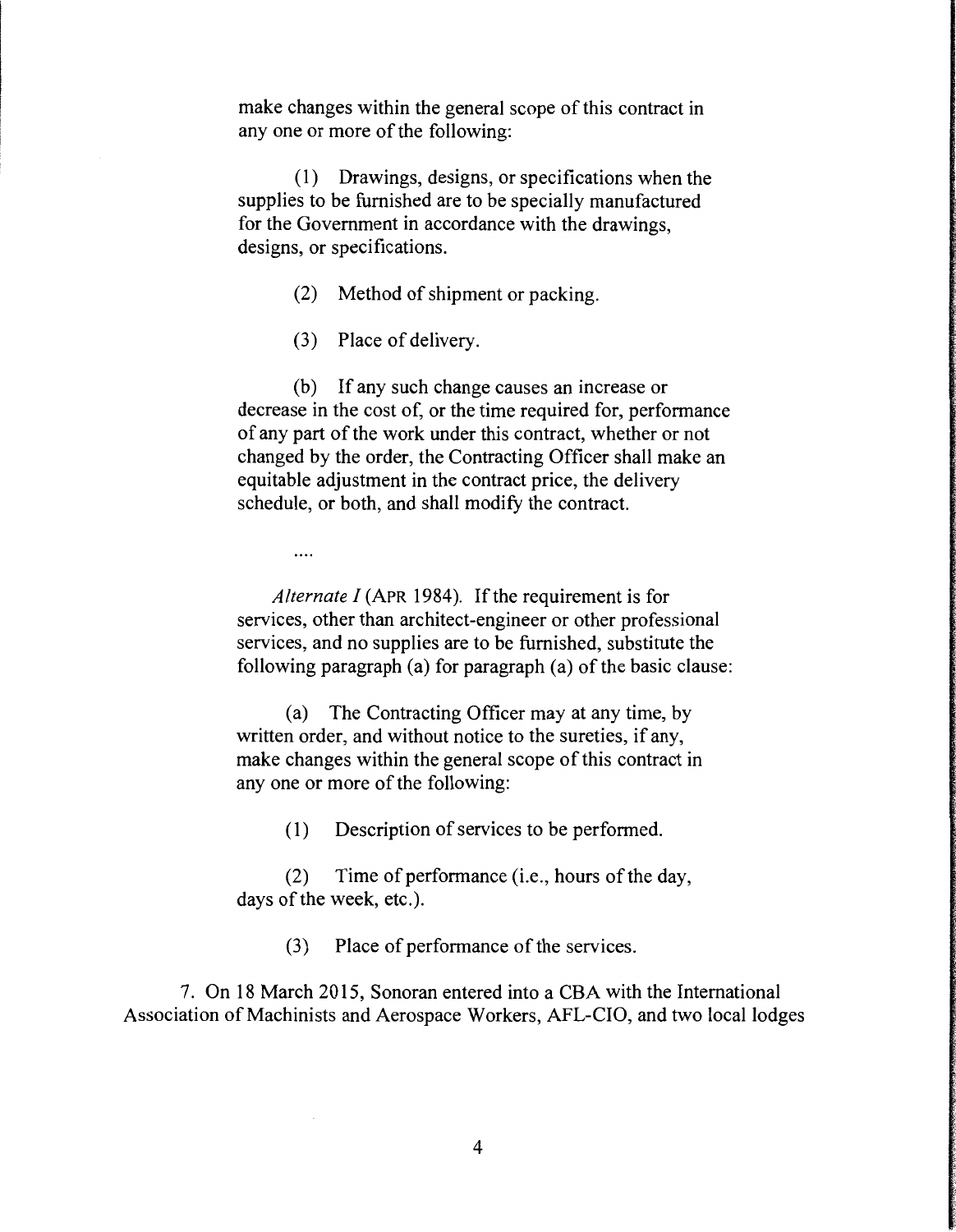(collectively IAM)2 *(id.* at 39). This CBA took effect on 1May2015 *(id.* at 38). The CBA established pay and benefits for certain labor categories that were higher than the previous wage determination and CBA *(id.* at 29).

8. On 23 April 2015, the Department of Labor issued Wage Determination No. CBA-2015-7628. Referring to the CBA between Sonoran and the JAM, the wage determination stated that "employees employed by the contractor(s) in performing services covered by the [CBA] are to be paid wage rates and fringe benefits set forth in the current [CBA]." (R4, tab 4 at 4) Through Modification No. P00003 dated **1** May 2015, the Air Force exercised the first option period and incorporated this wage determination for the first option period *(id.* at 1). Thus the new wage determination applied to the contract's option years. The modification directed the contract to submit "a request for equitable adjustment under FAR 52.222-43 FLSA and SCA price adjustment" *(id.).* 

9. The state of New Mexico levies a tax on "any person engaging in business in New Mexico." This so-called "gross receipts tax" is calculated as a percentage of gross receipts. State law characterizes it as an excise tax. N.M. STAT. ANN.§ 7-9-4 (1978). (App. supp. R4, tab 23)

10. Gina Saldivar, who was previously Sonoran's chief financial officer, now provides financial services as a consultant to Sonoran (app. supp.  $R4$ , tab 22,  $\P$  2). She states that after Sonoran began performing the contract and the CBA and wage determination went into effect, Sonoran's revenues increased, and its New Mexico gross receipts tax liability increased proportionally *(id.* 19). She asserts that Sonoran's liability for New Mexico gross receipts taxes nearly doubled  $(id, \P 10)$ . New Mexico subsequently increased the tax rate twice, further increasing Sonoran's tax liability (id.  $\P$  11). Although Sonoran anticipated that these taxes would likely increase, the amounts of increase "could not be calculated at the time of Contract offer or award" *(id.* 13).

11. Sonoran submitted a request for equitable adjustment (REA) on 3 June 2015, in which it sought a price adjustment to compensate it for added costs incurred as a result of the CBA and wage determination (R4, tab 5). Sonoran initially requested three categories of costs: ( 1) compensation for the increase in direct labor costs for its non-exempt employees; (2) compensation for the increase in indirect labor costs for its exempt employees; and (3) compensation for the "financial effects of the New Mexico Gross Receipts Tax" *(id. at 1).* 

12. On 18 September 2015, the government issued contract Modification No. P00006 incorporating the CBA into the contract (R4, tab 8).

<sup>&</sup>lt;sup>2</sup> The government asserts that this CBA was signed on 29 May 2014 (gov't br. at 3), but this assertion is incorrect. The CBA plainly states that it was signed on 18 March 2015 (R4, tab 3 at 39).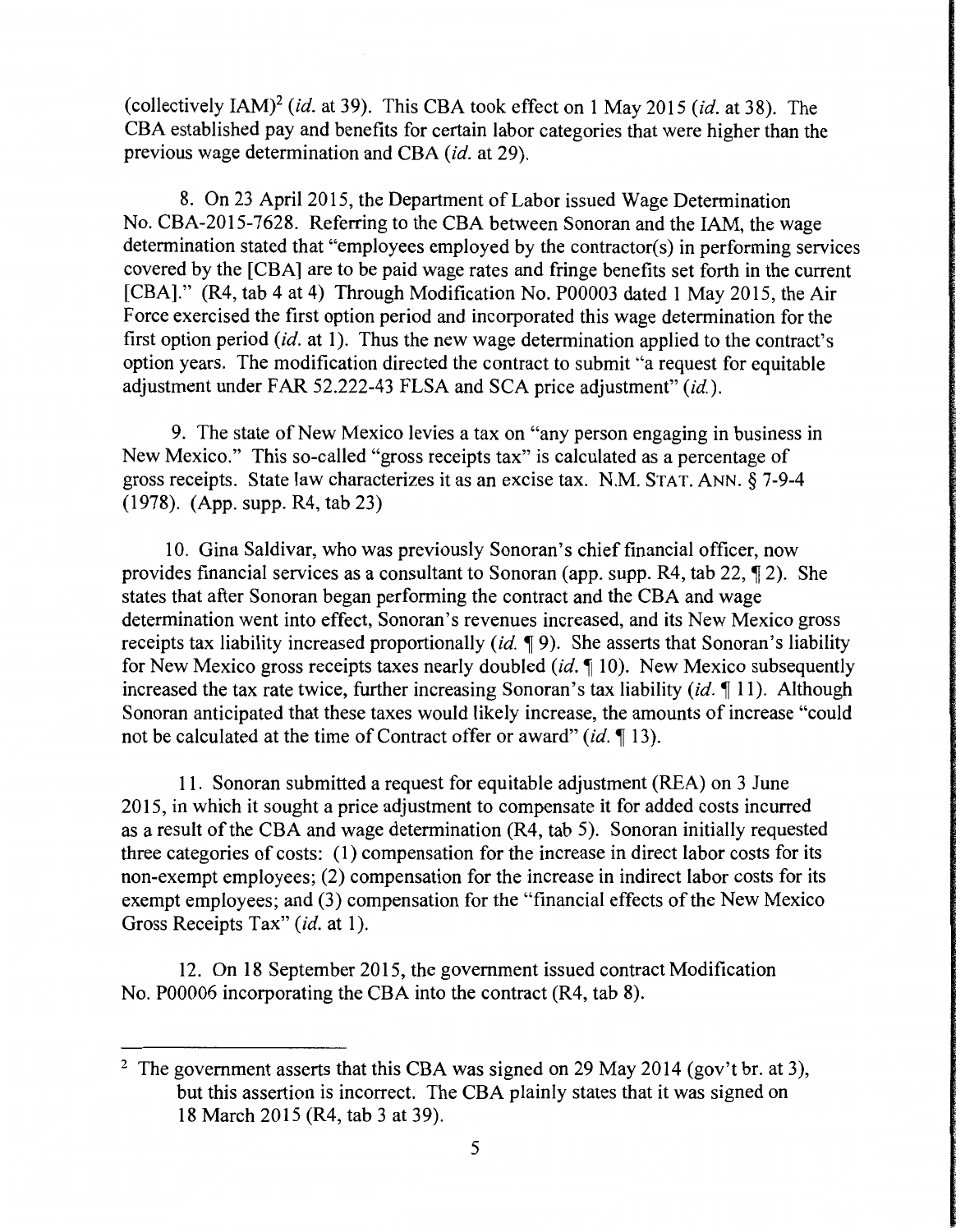13. On 25 September 2015, the government issued contract Modification No. P00007, increasing the contract price to compensate for Sonoran's higher direct labor costs (R4, tab 9). The modification did not include amounts for the increase in Sonoran's state gross receipts tax liability, nor amounts for indirect labor costs. In a subsequent letter dated 11 May 2016, the contracting officer explained that she concluded that the contract does not entitle Sonoran to compensation for these costs (R4, tab 10).

14. On 28 October 2016, Sonoran submitted a second, revised document, characterized as an REA. Sonoran dropped the request for indirect labor costs, but pursued a price adjustment for the gross receipts tax expense. It sought \$66,579.49 for Option Years 1 and 2, arguing that this adjustment is required under the contract Changes clause. (R4, tab 11) This document did not include a request for a final decision, but did include the following certification signed by the Sonoran contracts administrator:

> I certify that the claim is made in good faith; that the supporting data are accurate and complete to the best of my knowledge and belief; that the amount requested accurately reflects the contract adjustment for which the Contractor believes the Government is liable; and that I am authorized to certify the claim on the behalf of the Contractor.

 $(R4, tab 13 at 1)$ 

15. The contracting officer issued a written decision denying the 28 October 2016 REA on 4 January 2017. The decision does not contain standard language explaining the contractor's appeal rights. (R4, tab 17) The record does not reveal when the written decision was received by Sonoran.

16. Sonoran filed an appeal with this Board on 3 February 2017, characterizing the 28 October 2016 REA as a "Claim," and the contracting officer's 4 January 2017 as a denial of that claim (R4, tab 15). The appeal was docketed as ASBCA No. 61040.

17. In response to the Board's concerns about jurisdiction, Sonoran submitted to the contracting officer a claim dated 15 March 2017. It attached the 28 October 2016 REA (in which Sonoran requested an adjustment for its gross receipts tax expense), and requested a final decision on a price adjustment in the same amount as before, \$66,579.49. (Supp. R4, tab 28) The contracting officer issued a final decision denying that claim on 22 March 2017 (supp. R4, tab 29). This letter contained a description of Sonoran's appeal rights *(id.* at 3).

18. The next day, on 23 March 2017, Sonoran filed an appeal from the 22 March 2017 final decision. This appeal was docketed as ASBCA No. 61101 and consolidated with ASBCA No. 61040.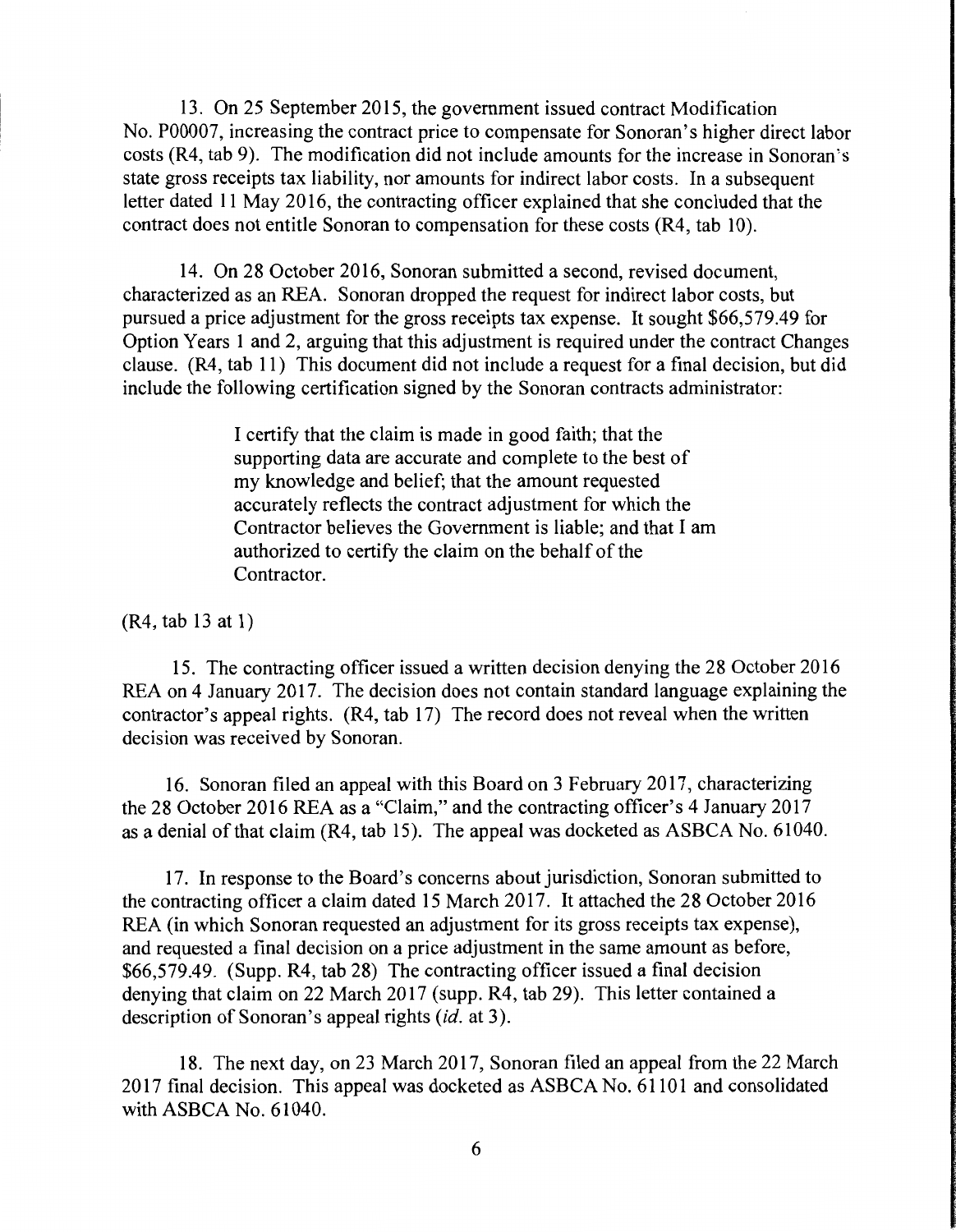#### DECISION

These appeals present the issue of whether a new wage determination incorporated into the contract triggered an obligation for the government to adjust the contract price so as to reimburse Sonoran for an increase in its state gross receipts taxes. Both appeals concern the same claim.<sup>3</sup>

Sonoran argues that two different contract clauses require the government to adjust the contract price so as to compensate it for these taxes: FAR 52.222-43, FAIR LABOR STANDARDS ACT AND SERVICE CONTRACT ACT - PRICE ADJUSTMENT (MULTIPLE YEAR AND OPTION CONTRACTS) (SEP 2009) to which we refer as the SCA Price Adjustment clause, and the Changes clause, which in this contract was FAR 52.243-1, CHANGES - FIXED-PRICE (AUG 1987), ALTERNATE I (APR 1984).

For the reasons explained below, we hold that neither clause entitles Sonoran to recover its gross receipts tax expense.

## Recovery Under the SCA Price Adjustment Clause

The SCA Price Adjustment clause and other related clauses implement the Service Contract Act, 41 U.S.C. § 35l(a) (SCA). The SCA was designed to protect wages and fringe benefits of service workers employed on U.S. Government contracts. It directs the Department of Labor (DOL) to issue special minimum wage orders applicable to fixed-price services contracts, called "wage determinations." Through contract clauses, contractors are forbidden from paying less than the wages and fringe benefits contained in a wage determination. *See* 41 U.S.C. § 35l(a)(l), (b). In this way, the SCA prevents contractors from underbidding competitors by cutting wages or fringe benefits to its service workers and thereby winning government contracts. *See Lear Siegler Services, Inc. v. Rumsfeld,* 457 F.2d 1262, 1266 (Fed. Cir. 2006); *Government Contracting Resources, Inc., ASBCA No. 59162, 15-1 BCA* 135,916 at 175,575.

An SCA wage determination may be based upon a DOL determination of locally-prevailing wages and benefits, or it may be based upon wages and benefits in a collective bargaining agreement. 41 U.S.C.  $\S 351(a)(2)$ ; 29 C.F.R.  $\S 4.50(2017)$ (explaining types of wage determinations). In these appeals, the wage determination was based upon a CBA negotiated between Sonoran and the IAM (finding 8).

<sup>&</sup>lt;sup>3</sup> We have jurisdiction over the appeal docketed as ASBCA No. 61101 because it is a timely appeal from a final decision denying Sonoran's claim. The issues in both appeals are identical, so it is unnecessary to resolve the Board's jurisdiction to entertain ASBCA No. 61040.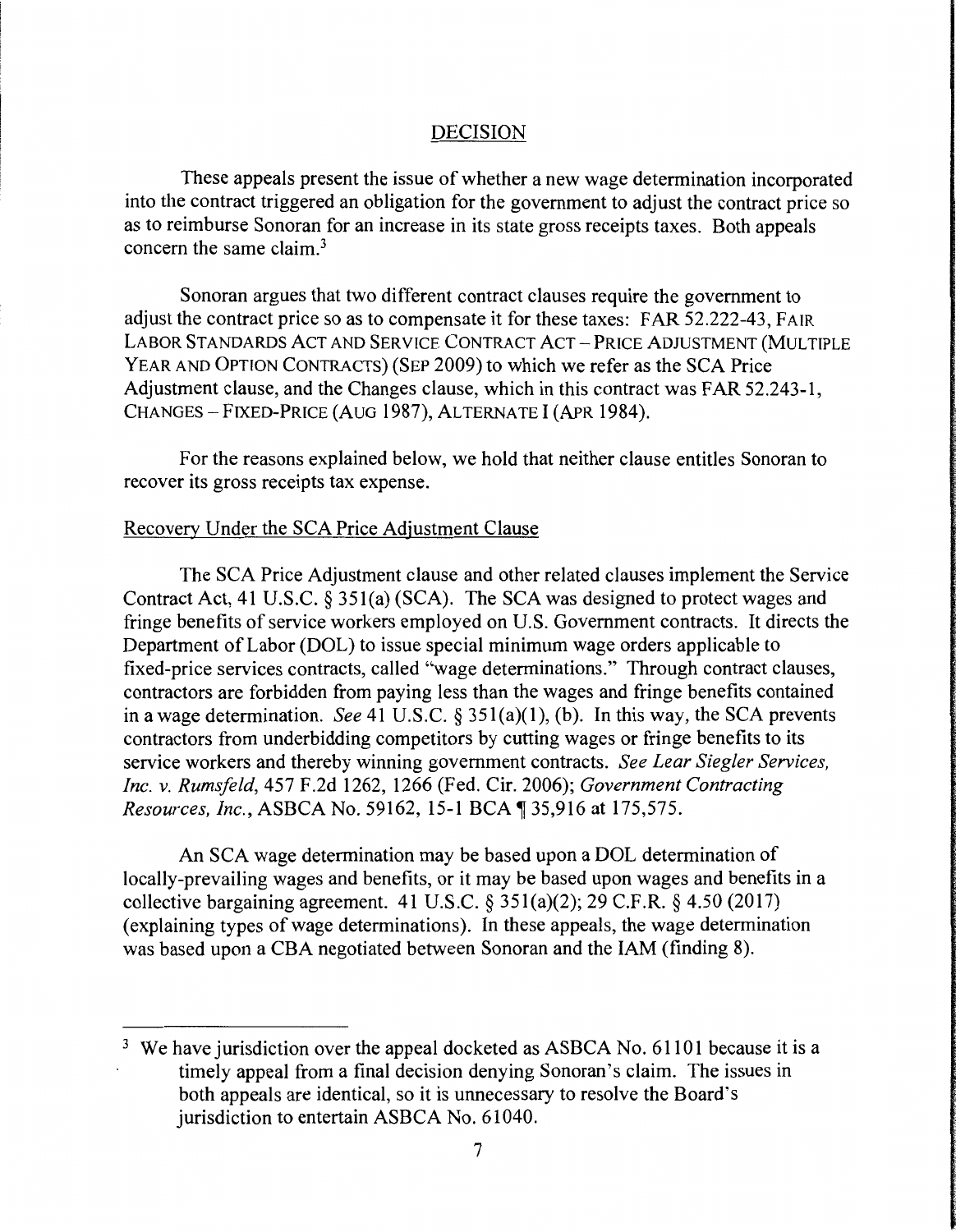If, after contract award, a new DOL wage determination may increase (or decrease) contractor costs, subsection (d) of the SCA Price Adjustment clause requires the government to adjust the contract price. The adjustment is supposed to cover the "actual increase or decrease in applicable wages and fringe benefits to the extent that the increase is made to comply with ... [t]he Department of Labor wage determination applicable on the anniversary date of the multiple year contract, or at the beginning of the renewal option period." FAR  $52.222-43(d)(1)$ .

Subsection (e) defines the required price adjustment. It states:

Any adjustment will be limited to increases or decreases in wages and fringe benefits as described in paragraph (d) of this clause, and the accompanying increases or decreases in social security and unemployment taxes and workers' compensation insurance, but shall not otherwise include any amount for general and administrative costs, overhead, or profit.

FAR 52.222-43(e). Thus, a price adjustment must include "increases or decreases in wages and fringe benefits" plus "the accompanying increases or decreases in social security and unemployment taxes and workers' compensation insurance." But the price adjustment shall not include "any amount for general and administrative costs, overhead, or profit." *Id.* 

State gross receipts taxes are not expressly listed in this clause. They are not listed among the expenses for which a price adjustment must be made, nor are they listed among the exclusions from a price adjustment. Accordingly, the Board's task is to divine whether or not the clause was intended to require a price adjustment for a contractor's increase in state gross receipts tax.

We hold that under the circumstances of this appeal, the SCA Price Adjustment clause does not entitle Sonoran to a price adjustment that covers the contractor's increase in state gross receipts taxes. The Board so held in *All Star/SAB Pacific, JV.,*  ASBCA No. 50856, 98-2 BCA 1 29,958, *aff'd on recons.*, 99-1 BCA 1 30,214, which is directly on point. In *All Star,* the contractor sought recovery for its increased state excise tax as part of a price adjustment for a new SCA wage determination. 98-2 BCA ¶ 29,958 at 148,234. The Board held that the Price Adjustment clause did not entitle the contractor to a price adjustment for state excise tax expense, explaining:

> The clauses could not be more clear. They provide that any contract price adjustment for changes in mandated wage rates shall be limited to the changes in the wages, fringe benefits and accompanying changes in social security, unemployment taxes,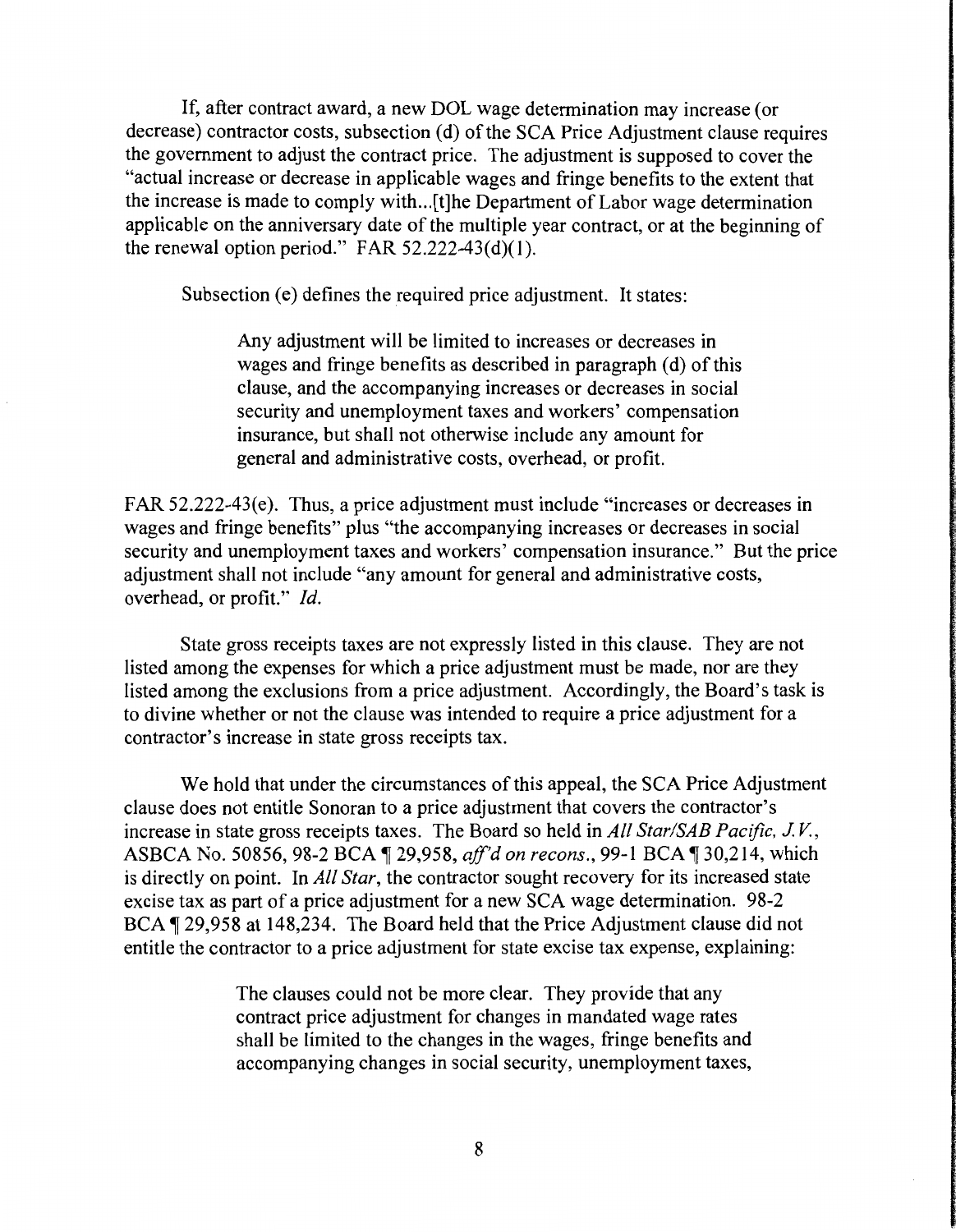and workmen's compensation insurance and shall not include any additional amounts for G&A, overhead or profit on these costs.<sup>[4]</sup>

*Id.* 

This analysis applies with equal force to the present appeals. Like the contractor in *All Star,* Sonoran seeks to recover state excise tax expense as part of a wage determination price adjustment. The SCA Price Adjustment clause is specific about what costs may be included in a price adjustment: wage and fringe benefit costs, plus accompanying social security, unemployment taxes, and workmen's compensation insurance costs. It mentions some taxes—social security and unemployment taxes—but not others. It specifies that these recoverable costs may not be burdened with overhead, G&A, or profit. The principle of construction, *expressio unius est exclusio alterius,*  instructs that where one or more objects in a class are specifically named, we construe the contract to exclude an object of that class that is not named. *ITT Defense Communications Division, ASBCA No.* 44791, 98-1 BCA ¶ 29,590 at 146,703-04 (citing 3 *Corbin on Contracts§* 552 (1960); 17A C.J.S. *Contracts§* 312). Accordingly, state excise taxes are not to be part of an SCA price adjustment.

Sonoran makes several arguments in support of its claim. First, citing *Lear Siegler, 457 F.3d at 1269 and Gov't Contracting Resources, 15-1 BCA* 135,916 ( *GCR),* Sonoran argues that the SCA Price Adjustment clause is "triggered by changes in a contractor's cost of compliance." Sonoran argues that gross receipts taxes are part of its cost of complying with the wage determination and CBA, therefore increases in such taxes must be part of any price adjustment. (App. br. at 5-7; app. resp. at 5)

<sup>4</sup> The Board in *All Star* considered different Price Adjustment clauses than that in the present contract, but the differences do not change the analysis. In *All Star,* the contract included the May 1989 version of FAR 52.222-43, in contrast to the September 2009 version in the present contract. Both versions contain identical language in paragraph (e) defining the scope of the price adjustment. *Compare*  FAR 52.222-43(e) (SEP 2009) *with* FAR 52.222-43(e) (AUG 1989). The contract in *All Star* also included a Navy Marine Corps supplemental clause which provided in relevant part that "[a]ny such adjustments will be limited to increases or decreases in wages or fringe benefits as described above, and the concomitant increases or decreases in social security and unemployment taxes and workmen's compensation insurance, but shall not otherwise include any amount for general and administrative costs, overhead, or profits." NMCARS 5252.222-9303, PRICE ADJUSTMENTS IN THE OPTION YEARS FOR CHANGES IN WAGE DETERMINATIONS, (ALTERNATE II) (AUG 1991). 98-2 BCA 129,958 at 148,234. The *All Star* Board held this clause to have the same effect as FAR 52.222-43(e), and there is no reason currently to depart from that holding.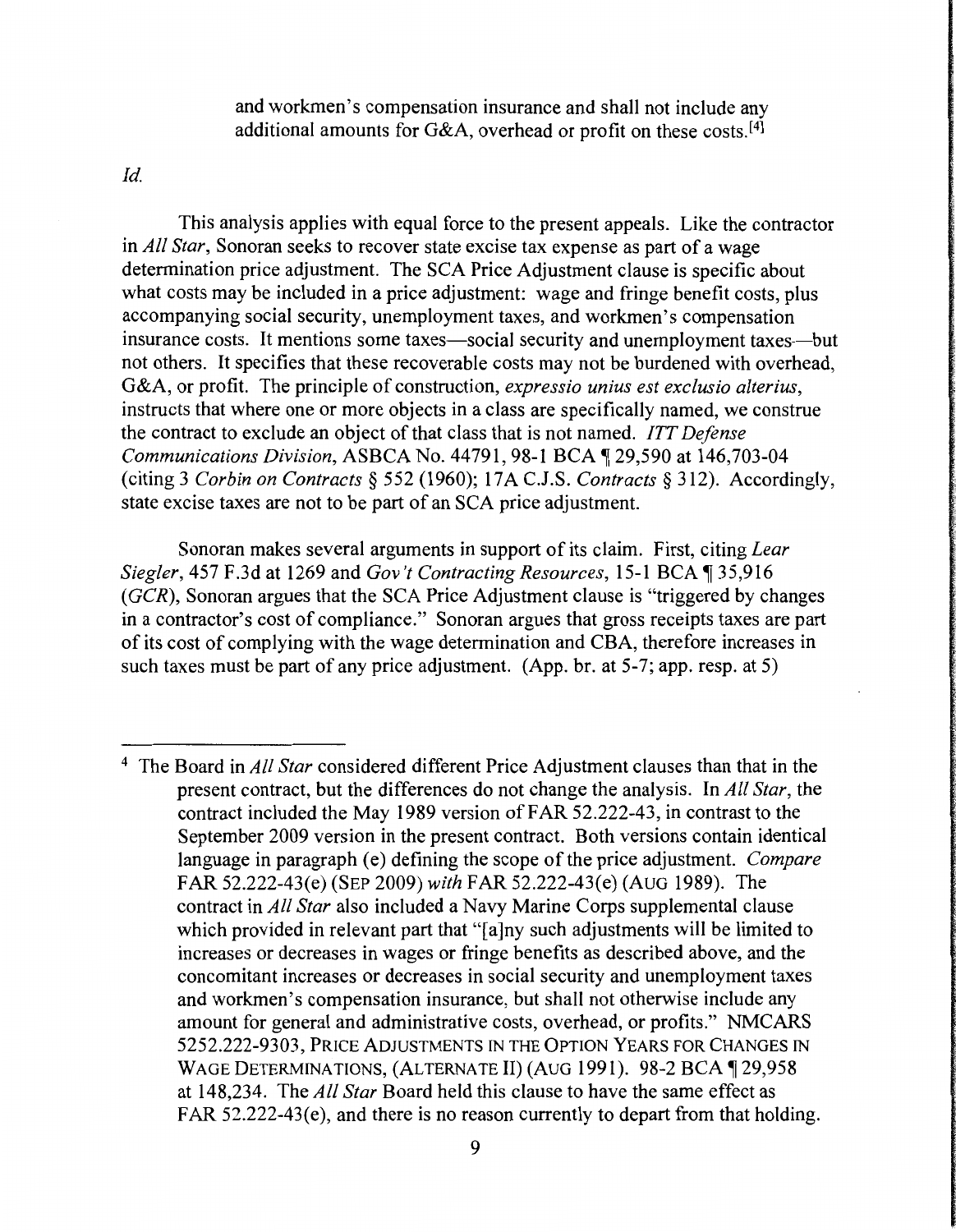In both *Lear Siegler* and *GCR,* however, the contractor sought adjustments for increases in fringe benefits costs, not state taxes. In *Lear Siegler,* the contractor sought health plan cost increases, which was a fringe benefit under the CBA in that case. 457 F.3d at 1265. In *GCR,* the contractor sought severance pay costs, also a fringe benefit under the CBA in that case.  $15-1$  BCA  $\parallel$  35,916 at 175,574. The SCA Price Adjustment clause expressly requires a price adjustment to cover fringe benefit costs. Both cases considered costs that are expressly recoverable under the SCA Price Adjustment clause, and neither considered whether state excise taxes are part of the costs for which an SCA price adjustment should be made. Accordingly, those cases do not compel a different holding than the Board reached in *All Star.* 

Sonoran next argues that the "totality" of the clause reflects an intent "to provide an adjustment for any increase (or decrease) in taxes that accompanies an increase (or decrease) in wages and fringe benefits." Gross receipts taxes, it says, are the "type of costs that should be covered." (App. br. at 7) Otherwise, the purpose of the clause would be negated (app. resp. at 6).

This argument is unpersuasive. The clause's purpose is expressed in its text. We find no text evincing an intention to allow a price adjustment for generalized "type" of costs, nor for "any increase .. .in taxes." The *All Star* Board rejected this argument, noting that "[t]he wage rate adjustment clauses do not provide for the general allowability of excise taxes, or for taxes *similar in nature* to the taxes listed. Only social security and unemployment taxes are specifically listed as reimbursable." 99-1 BCA ¶ 30,214 at 149,480 (emphasis added).

Finally, Sonoran argues that it could not have priced the increase in its gross receipts taxes, because it did not know how much they would increase. It asserts that the solicitation required it to use labor rates in the previous CBA and did not allow contractors to "price contingencies into proposal when related to labor costs" (app. br. at 7-8; app. resp. at 2-4).

Sonoran overstates the solicitation's pricing requirement. It restricted escalation of "wage and benefit" rates, but did not prohibit pricing other contingencies. Moreover, the risk of a state tax increase in a fixed-price contract is generally born by the contractor. FAR 52.229-3, FEDERAL, STATE, AND LOCAL TAXES (FEB 2013) (finding 3).

### Recovery Under the Changes Clause

Sonoran argues that the Changes clause, FAR 52.243-1, requires the government to pay an equitable adjustment for the costs incurred by the contractor-to include gross receipts tax expense—as a result of the incorporation of a new wage determination into the contract. Sonoran cites *Geronimo Service Co.,* ASBCA Nos. 14686, 14687, 70-2 BCA ¶ 8540 (1970), and *Lockheed Support Sys., Inc. v. United States,* 36 Fed. Cl. 424, 429 (1996), for the proposition that a revised wage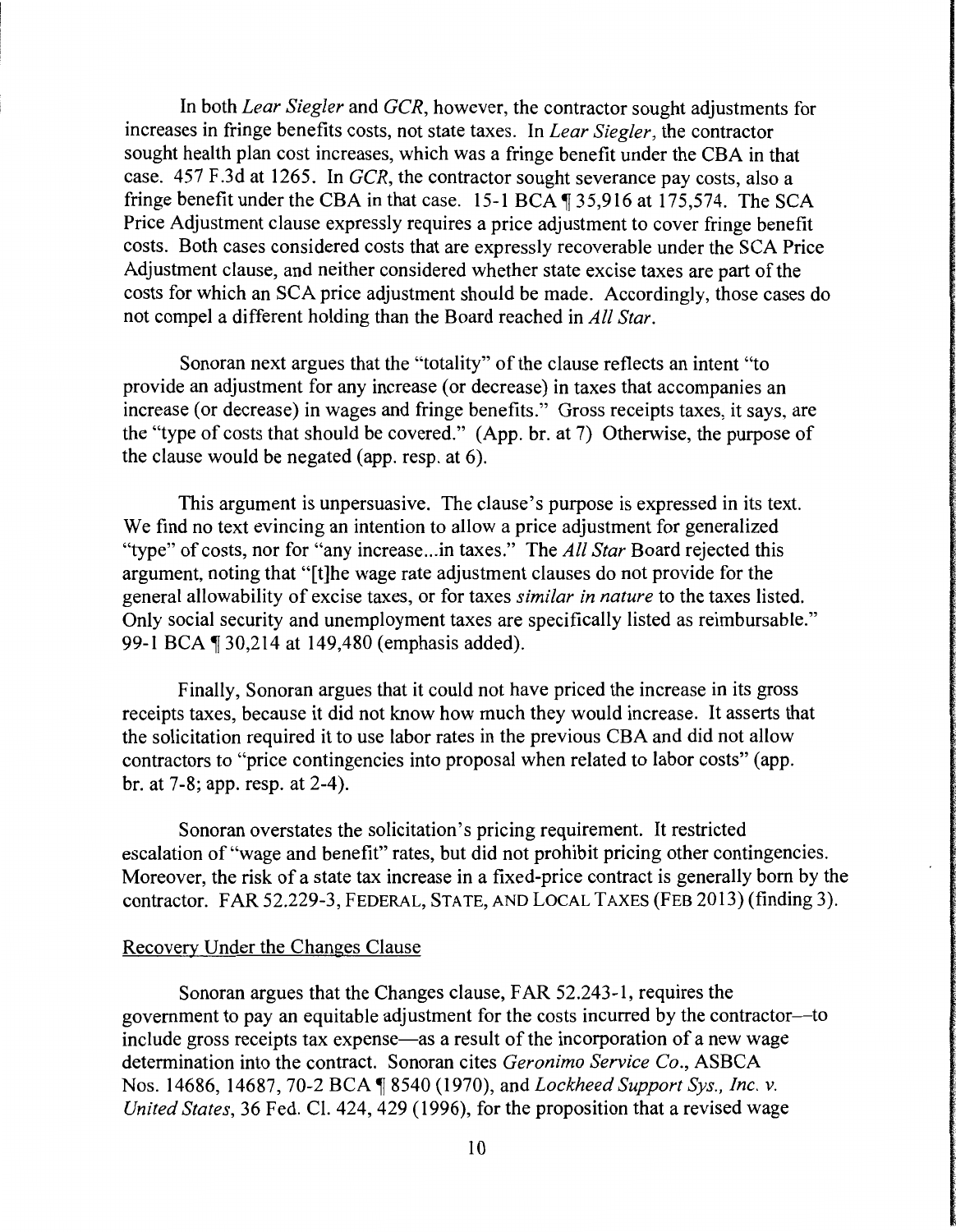determination can constitute a change compensable under the Changes clause. (App. br. at 9; app. resp. at 6-9) In opposition, the government argues that the wage determination did not change the contract work so it is not compensable under the Changes clause (gov't resp. at 3-4).

Sonoran's arguments are unavailing. The Changes clause does not explain how to compute an equitable adjustment (finding 6). The SCA Price Adjustment clause does so, for labor rate adjustments required by an SCA wage determinations. Thus, even if the Changes clause entitled a contractor to an equitable adjustment for a revised wage determination, the calculation of that adjustment would be governed by the SCA Price Adjustment clause.

Were it otherwise, the clauses would be largely redundant, and portions would be superfluous. Both clauses would govern price adjustments triggered by a new wage determination, but each clause would entitle the contractor to different recoveries. That makes no sense. A contract must be construed as a whole and in a manner that gives meaning to all of its provisions and makes sense. *Bell/Heery, JV. v. United States,* 739 F.3d 1324, 1331 (Fed. Cir. 2014); *Hol-Gar Mfg. Corp. v. United States,*  351F.2d972, 979 (Ct. Cl. 1965).

The cases cited by Sonoran are not to the contrary. The contract in *Geronimo Service, 70-2 BCA* 18540, did not include the SCA Price Adjustment clause. In *Lockheed Support Sys.,* 36 Fed. Cl. at 429, the SCA Price Adjustment clause did not govern the adjustment sought by the contractor. Thus, unlike in the present appeals the SCA Price Adjustment clause was inapplicable to those appeals.

#### **CONCLUSION**

For the foregoing reasons, the appeals are denied.

Dated: 3 July 2017

ELIZABETH W. NEWSOM Administrative Judge Armed Services Board of Contract Appeals